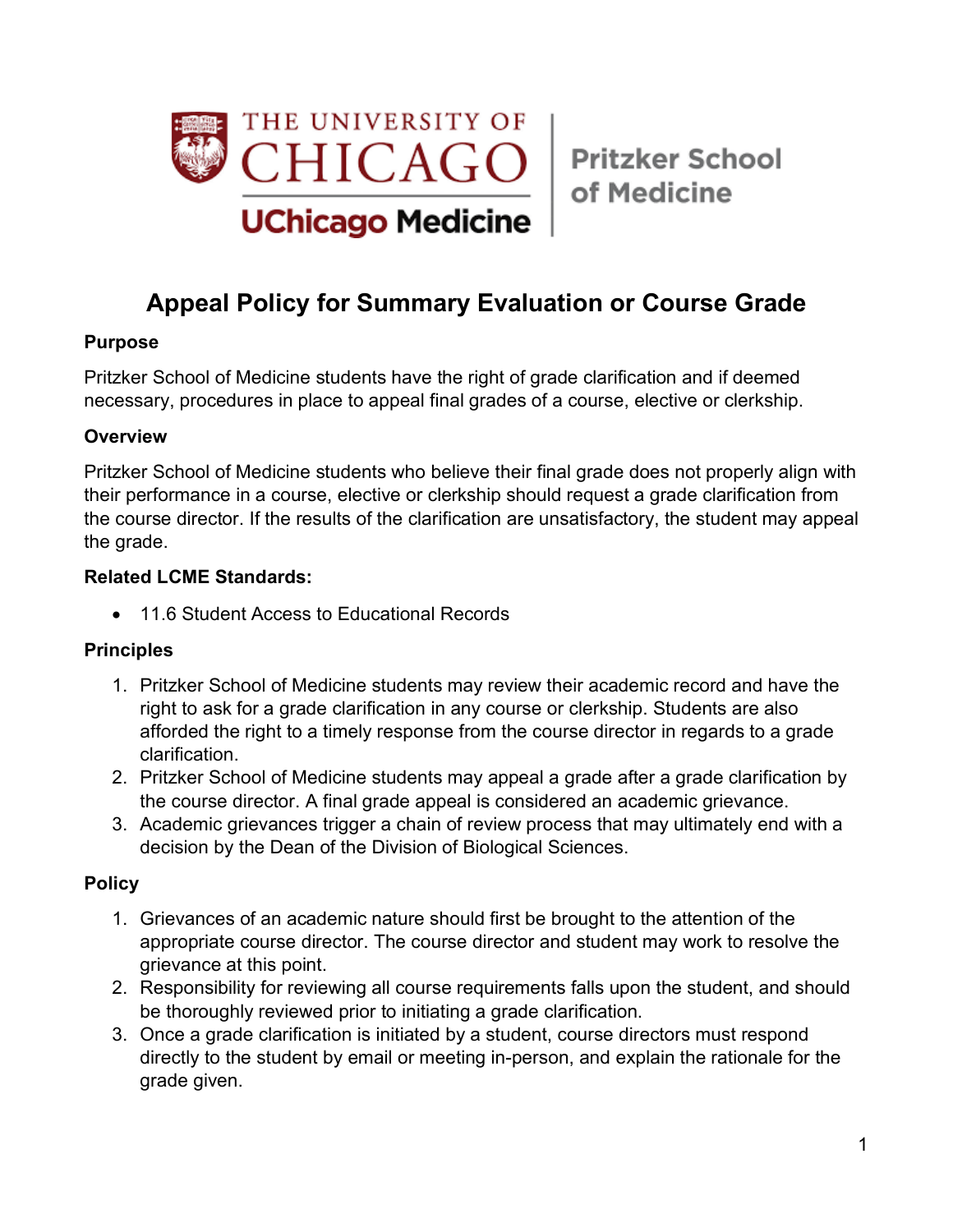# **Appeal Procedure**

- 1. If the grievance involves the course director personally, or if the student remains dissatisfied, the complaint should be brought, in writing, to the department chairman. If the course director and the department chairman are the same person, of if the student remains dissatisfied, the grievance should be brought, in writing, to the Dean for Medical Education. The student must present the written grievance to the department or Dean for Medical Education within four weeks (20 working days) of the incident or receipt of the course grade or evaluation.
- 2. In the departmental grievance, the department chairman conducts the review, consulting as appropriate with other faculty and staff, and informs the student and the Dean's Office, in writing, of the department's decision regarding the grievance. The department should strive to reach a decision within three weeks (15 working days) of receipt of the written grievance.
- 3. If the issue cannot be resolved at the departmental level, the Dean for Medical Education will review the department's decision, and if considered to be appropriate, may institute a review mechanism through the appointment of an Ad Hoc Committee. This committee will function in the same manner as an Academic Appeal Committee, below.
- 4. Committee on Academic Promotions Grievance, Appeal of Decision of Committee on Academic Promotions: For those grievances that relate to decisions of an academic nature to relate to decisions of the Committee on Academic Promotions, the following procedural guidelines pertain:
- 5. A student appealing any academic decision beyond the departmental level, including decisions of the Committee on Academic Promotions must make the request, in writing, to the Dean for Medical Education within three weeks of the receipt of the written notification of the decision. The request should include the basis for the appeal, as well as any relevant new information. Upon receipt of the written request, the Dean will be required to constitute an Academic Appeal Committee which consists of the following:
	- a. A minimum of five senior faculty members including department chairs, committee chairs or section chiefs, and/or other senior faculty, preferably none of whom have been directly involved in the student's educational program
	- b. The medical student initiating the appeal may request that another medical student be added to the committee, however, that student member must be an upperclassman. This individual will be chosen to serve by the Dean for Medical **Education**
	- c. The Dean for Medical Education (non-voting) and/or their designee
- 6. The Academic Appeal Committee shall consider all pertinent materials, including any new information, and determine whether the Committee on Academic Promotions has rendered the appropriate decision. The appeal committee is not a legal proceeding and does not follow the procedures of a court of law.
- 7. The Academic Appeal Committee may request that the student appear before the committee to answer questions or to present any new relevant information. The student may also request to appear before the committee to present new information, although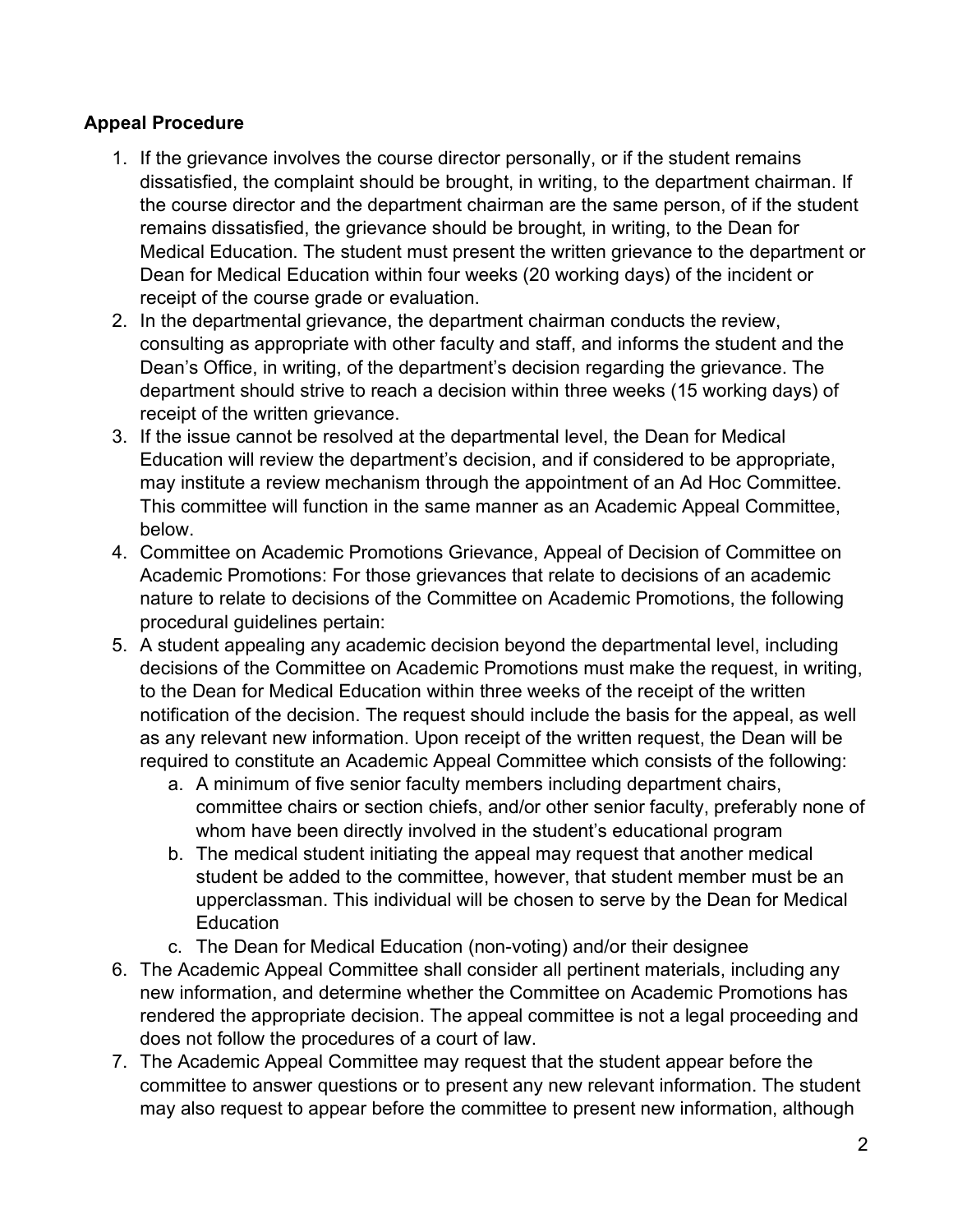it is the prerogative of the committee to grant or deny such a request by the student. When and if the student appears before the Academic Appeal Committee, the student shall be allowed to select an advisor for assistance. If an advisor is to be present, the student must notify the Dean for Medical Education at the time a request for appeal is made. The advisor may not participate in the presentation or discussion.

- 8. The Dean for Medical Education shall convene the Academic Appeal Committee and commence the procedure. The Committee will provide a report with its recommendations to the Dean of the Division.
- 9. The Academic Appeal Committee will review all pertinent material in the academic file of the student, including the letter of review and any additional supporting documentation that has been procured for the purpose of the hearing. The student shall have the right to inspect these documents. The procedure to be followed for the hearing will be:
	- a. The Dean for Medical Education or their designee will review the guidelines around which the Committee is to function and to clarify any aspects that are unclear to members of the Committee, including the directive that the Committee on Academic Promotions' decision is entitled to deference.
	- b. The Dean for Medical Education or their designee will present information from the Committee on Academic Promotions that led to the decision being contested by the student.
	- c. New information from the student may be considered, at the discretion of the Academic Appeal Committee, but not if it could have been presented to the Committee on Academic Promotions at the time of its decision.
	- d. If so decided by the Academic Appeal Committee, the student may be requested or permitted to appear before the committee. The student will leave the meeting at the conclusion of their presentation and after the committee's questions, if any, have been answered.
	- e. The Academic Appeal Committee will be free to discuss the case in closed session.
	- f. The Committee shall communicate a summary report of the proceedings, including the recommendation(s) of the Academic Appeal Committee to the Dean for Medical Education, who in turn will forward a final recommendation to the Dean of the Biological Sciences Division for approval.
	- g. The Dean of the Division of Biological Sciences will review the recommendations, make a final decision, and communicate with the student in question following the hearing. In the case of a dismissal, the Dean decides whether to uphold the recommendation or to select another alternative; either a notation of the dismissal is entered on the student's official University transcript, or a letter detailing the conditions of retention is sent to the student. The decision of the Dean is final.

Accountable Dean(s) or Director(s): Associate Dean for Medical School Education, Associate Dean for Medical School Academics